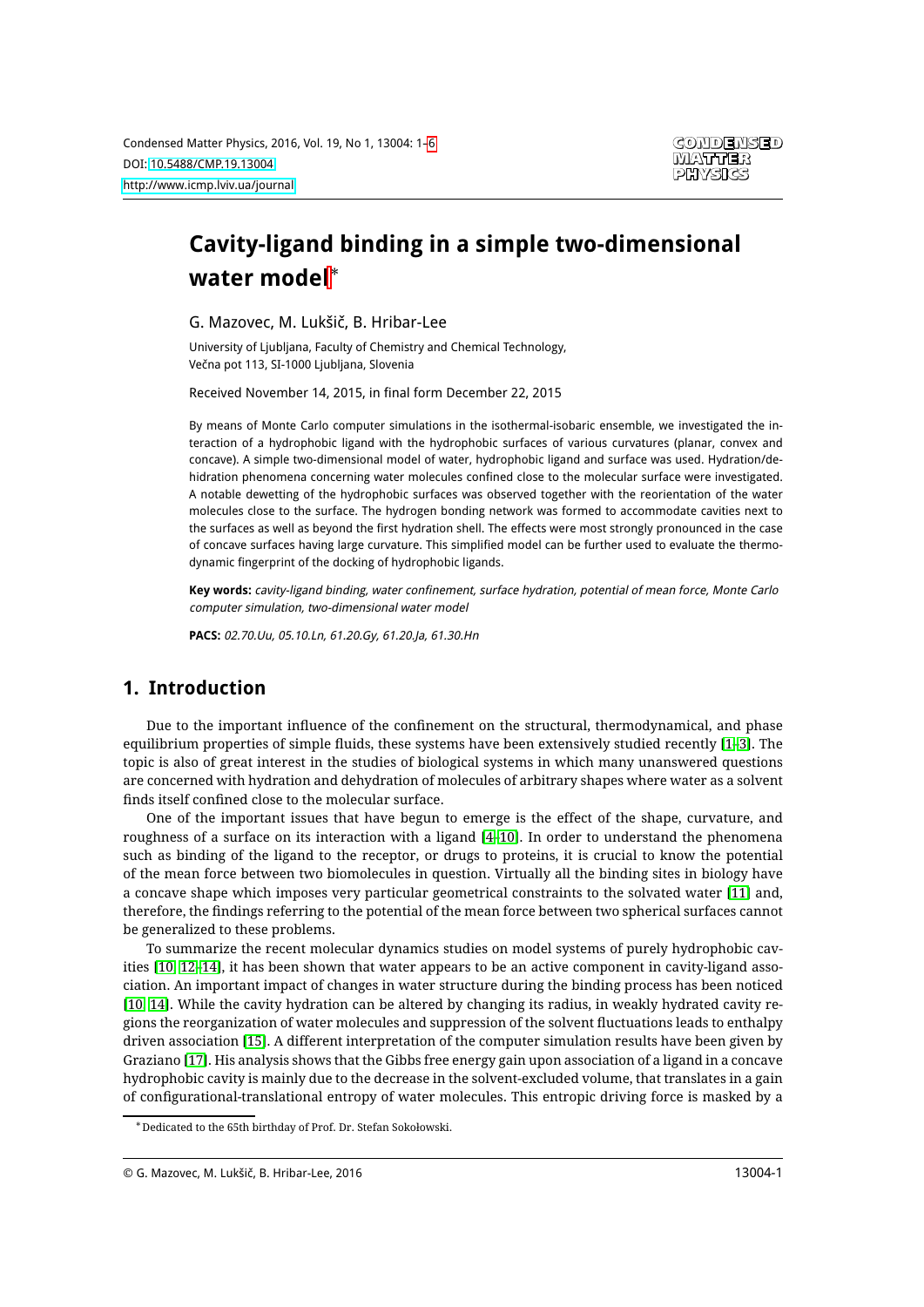large enthalpy gain associated with the reorganization of water-water hydrogen bonds upon association of the two nonpolar objects [\[17\]](#page-5-9).

In this work we have focused on the investigation of the potential of the mean force between a hydrophobic ligand and a planar, concave, and convex purely hydrophobic surface with different curvatures. Our main interest was in the interpretation of the potential of the mean force through the water microstructural changes due to the confinement. To better visualize these effects we have chosen a simple two-dimensional Mercedes-Benz (MB) water model [\[16\]](#page-5-10).

The paper is organized as follows: After this short introduction, the model and method are described. Next, the results are presented and discussed, and the conclusions are given in the end.

#### **2. Model and method**

The Mercedes-Benz model [\[16\]](#page-5-10) was used to describe water molecules. In this model, the water molecule is represented as a two-dimensional Lennard-Jones (LJ) disk with three equally separated hydrogen bonding arms, and interacts with another water molecule through the potential *U*ww:

$$
U_{WW}(\mathbf{X}_i, \mathbf{X}_j) = U_{LJ}(r_{ij}) + U_{HB}(\mathbf{X}_i, \mathbf{X}_j).
$$
\n(2.1)

 $\mathbf{X}_i$  denotes the vector with coordinates and orientation of the *i*-th particle, and  $r_i$  is the distance between the centres of molecules *i* and *j*. Lennard-Jones 12-6 potential is:

<span id="page-1-0"></span>
$$
U_{\text{LJ}}(r_{ij}) = 4\epsilon_{\text{LJ}} \left[ \left( \frac{\sigma_{\text{LJ}}}{r_{ij}} \right)^{12} - \left( \frac{\sigma_{\text{LJ}}}{r_{ij}} \right)^{6} \right],\tag{2.2}
$$

where  $\epsilon_{\text{LI}}$  represents the depth of the potential well, and  $\sigma_{\text{LI}}$  is the Lennard-Jones diameter.

The hydrogen bond strength is a Gaussian function of the intermolecular distance and the angle between two hydrogen bonding arms:

$$
U_{\rm HB}(\mathbf{X}_i, \mathbf{X}_j) = \epsilon_{\rm HB} G(r_{ij} - r_{\rm HB}) \sum_{k,l=1}^3 G(\hat{\mathbf{i}}_k \cdot \hat{\mathbf{u}}_{ij} - 1) G(\hat{\mathbf{j}}_l \cdot \hat{\mathbf{u}}_{ij} + 1),
$$
(2.3)

where  $G(x)$  is an unnormalized Gaussian function:

$$
G(x) = \exp\left(-x^2/2\sigma^2\right). \tag{2.4}
$$

The unit vector  $\hat{\mathbf{i}}_k$  represents the *k*-th arm of the *i*-th molecule ( $k = 1, 2, 3$ ). Unit vector  $\hat{\mathbf{u}}_i$  is the direction vector of the line joining the centres of the *i*-th and *j*-th molecule. Parameters  $\epsilon_{HB} = -1$  and  $r_{HB} = 1$ determine the energy and the length of the optimal hydrogen bond. Values for the model parameters are as follows:  $\sigma_{\text{LI}} = 0.7 r_{\text{HB}} = 0.7$ ,  $\epsilon_{\text{LI}} = 0.1 | \epsilon_{\text{HB}} | = 0.1$ , and  $\sigma = 0.085$ .

The hydrophobic ligand was represented as a Lennard-Jones disk of the same size ( $\sigma_{\text{LI}} = 0.7$ ) as the water molecule.

To model a hydrophobic surface of a given curvature, a molecular wall was formed from Lennard-Jones discs (see figure [1\)](#page-2-0). One surface was planar, while the others were bent. The interaction of the test water or hydrophobic ligand with the surfaces having positive curvatures (concave), and with negative curvatures (convex) was tested. The two radii used for concave surfaces were  $R^* = 4.55$  and 1.40, while for the convex surfaces the radii were 2.80 and 5.95. The hydrophobic particle and the water molecules interacted with the particles forming the hydrophobic surface through the Lennard-Jones potential [equa-tion [\(2.2\)](#page-1-0)]. The LJ parameters ( $\sigma$ <sub>LJ</sub> and  $\epsilon$ <sub>LJ</sub>) were the same for all particles in question.

Reduced units were used throughout the paper:  $r^* = r/r_{\text{HB}}$ ,  $\overline{T^*} = k_B T/|\epsilon_{\text{HB}}|$ ,  $p^* = p r_{\text{HB}}^2/|\epsilon_{\text{HB}}|$ .

Isobaric-isothermal Monte Carlo computer simulations [\[18\]](#page-5-11) were performed for systems with 120 MB water molecules and a single hydrophobic ligand (test particle). The hydrophobic surface was placed in the centre of the simulation box. Reduced temperature,  $T^*$ , and pressure,  $p^*$ , of the systems were 0.20 and 0.19, respectively. Initial configuration of water molecules was chosen randomly and then equilibrated in  $10^7$  cycles long simulation. Statistics were then collected over  $10^8$  cycles long production run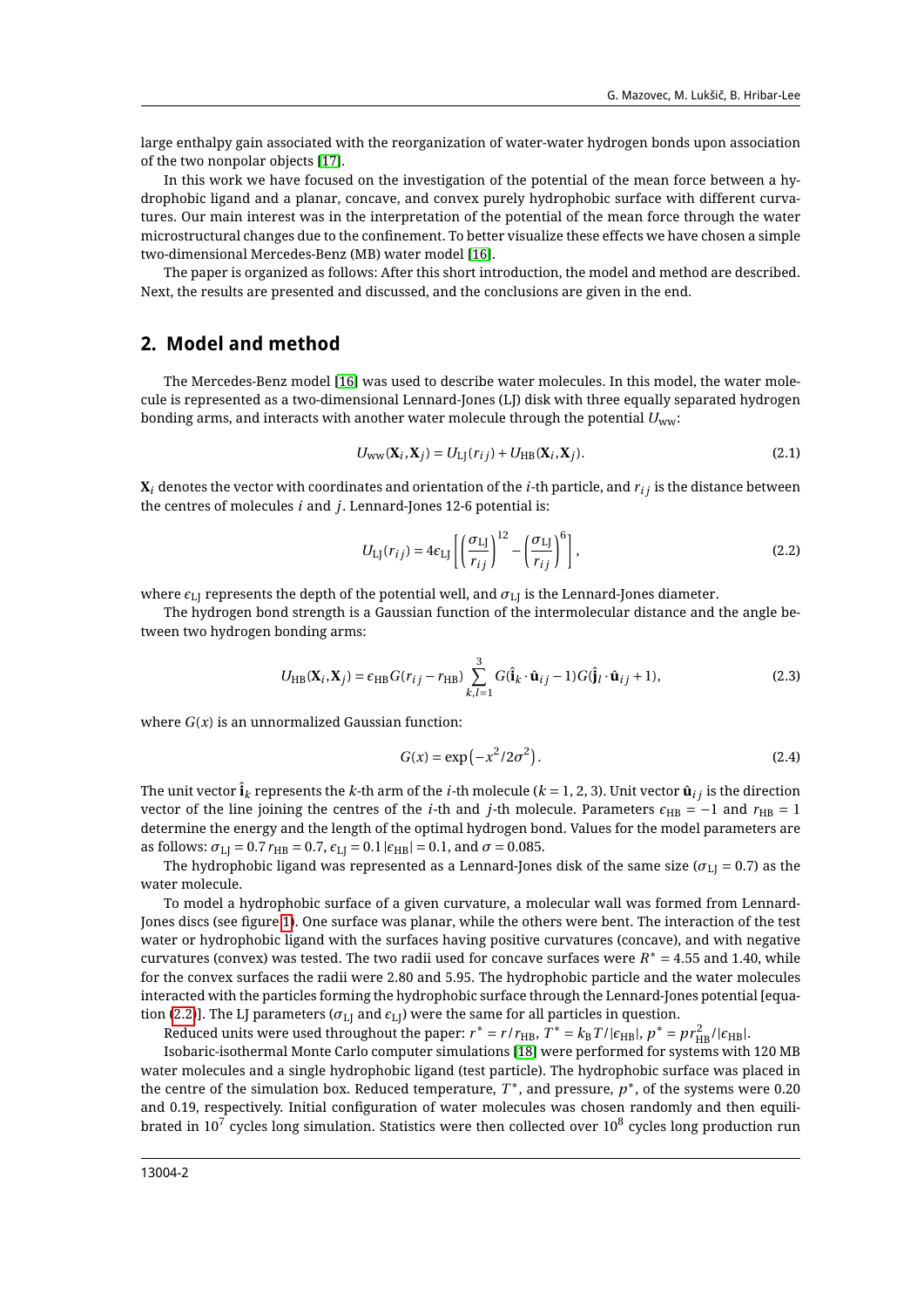

<span id="page-2-0"></span>**Figure 1.** Schematic representation of the surfaces used in simulations. All surfaces were made of three layers of hydrophobic particles with Lennard-Jones (LJ) diameter *σ*LJ = 0.7. Planar surface (A) was composed of  $3 \cdot 7 = 21$  LJ discs, while curved surfaces (B and C) were made of  $7 + 9 + 11 = 27$  LJ discs. Radii of the inner and outer layer of the surface B were *R* <sup>∗</sup> <sup>=</sup> 4.55 and 5.95, respectively, while for the surface C the inner and the outer radii were 1.40 and 2.80, respectively. The surfaces were placed in the middle of the simulation box.

which started from equilibrated configuration. In one cycle, either rotation or displacement (probabilities for rotation and displacement being equal) of a water molecule was attempted. Maximal displacement and rotation were adjusted throughout the simulation, so that approximately one half of Monte Carlo moves were accepted. After every 120th cycle, an attempt to change the volume of the simulation box was made, where the maximal change was adjusted in the same way as maximal displacement/rotation.

The pair correlation and angular distribution functions of water next to the surface were calculated using the histogram method, while the potential of the mean force between the hydrophobic ligand and the surface was calculated using the Widom's insertion technique [\[19\]](#page-5-12).

### **3. Results and discussion**

Here, we present the results of the Monte Carlo simulations of interaction of the hydrophobic ligand with the hydrophobic surface in water. All the results are given for  $T^*=0.2$  and  $p^*=0.19$ . Figure [2](#page-2-1) (a) shows the potentials of the mean force (PMFs) between the hydrophobic particle and the central particle



<span id="page-2-1"></span>**Figure 2.** Potentials of the mean force (PMFs) between a hydrophobic ligand (test particle) and the central particle of the hydrophobic surface. Centre-to-centre distance between test particles is given by *r* <sup>∗</sup> (in the direction of the *x*-axis; see the insets). Results for the convex shaped surfaces are shown in panel (a), and for the concave case in panel (b). The reduced PMF,  $W^*(r) = W(r)/k_B T$ , for the case of linear surface is shown in both panels (circles). Two curvatures of the surface were tested — panel (a): 5.95 (squares) and 2.80 (triangles), panel (b): 4.55 (squares) and 1.40 (triangles).  $T^* = 0.20$  and  $p^* = 0.19$ .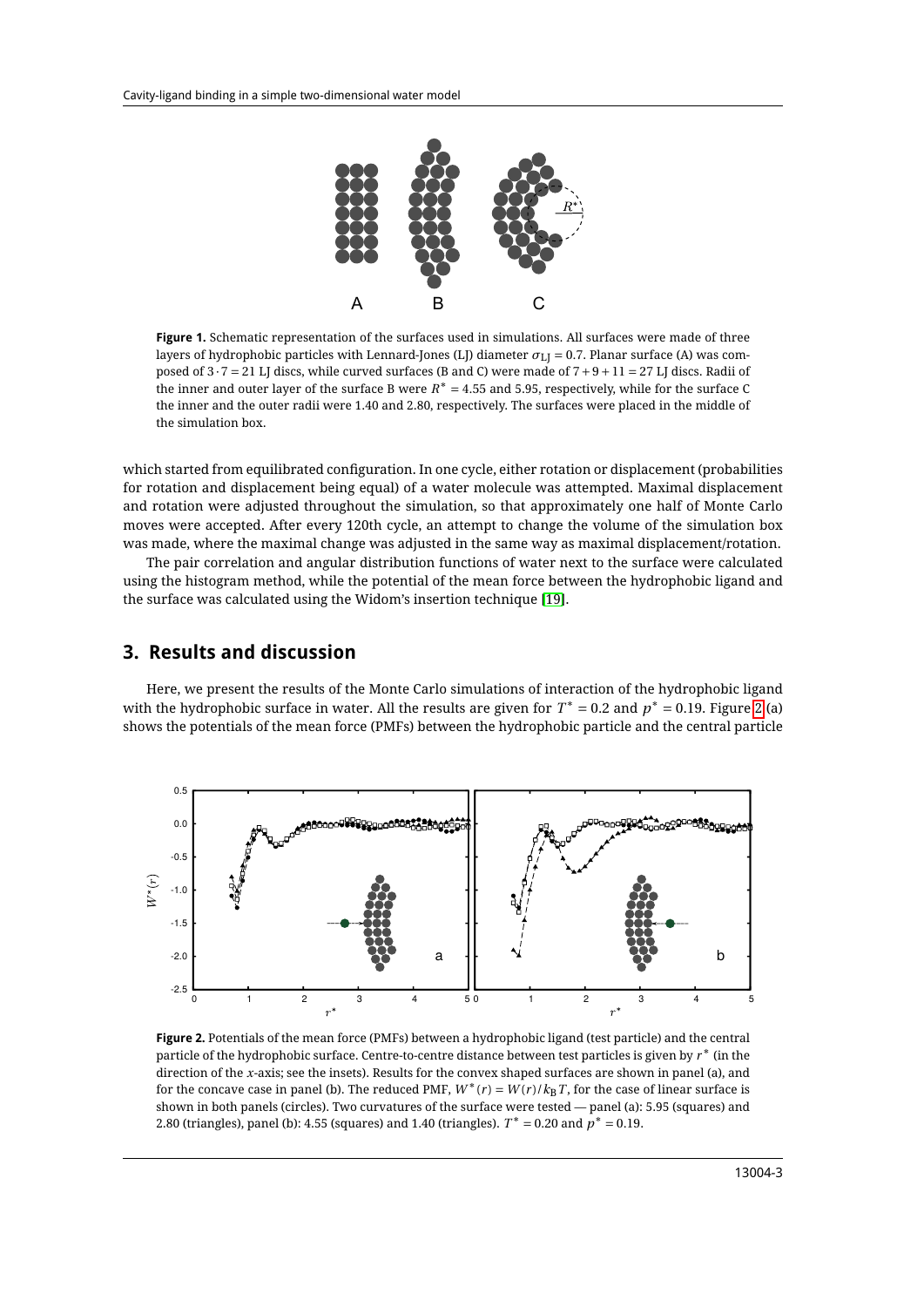

**Figure 3.** Representative simulation snapshots for various surfaces. White circles represent MB water molecules with three hydrogen bonding arms (Mercedes-Benz logo). The grey circles are hydrophobic particles forming the surfaces.  $T^* = 0.20$  and  $p^* = 0.19$ .

<span id="page-3-0"></span>of the surface for convex surfaces, while the PMFs for concave surfaces are shown in figure [2](#page-2-1) (b). The PMF with planar surface is shown for comparison in both panels. An important difference from the PMF between two hydrophobic discs in water (figure 1 of reference [\[6\]](#page-5-13)) is observed. There is a larger difference in the values of the peaks belonging to the contact minimum (CM) and solvent separated minimum (SSM) compared to the homogeneous system (two hydrophobic discs); CM state is here much more stable than the SSM state. This suggests that the hydrophobic particle would prefer to stay close to the surface. Not much difference between the PMFs for different surface curvatures is observed in the convex cases, while in the case of strongly concave surface, the contact state is additionally stabilized and the position of the SSM is shifted further away from the surface.

To interpret these results in view of water microstructure, we analysed the hydration of the surfaces more in detail. Characteristic simulation snapshots are shown in figure [3.](#page-3-0) A dehydration of the hydrophobic surface is noticed for all surfaces studied. The water molecules are pushed away and cavities are formed at the surface contact as well as beyond the first layer of water molecules. This is further confirmed by the water-surface radial distribution functions shown in figure [4.](#page-3-1) All *g* (*r* ) show a layered structure of water molecules away from the surface. There is no significant qualitative difference in the  $g(r)$  between the planar surface case and convex bent surfaces. The value of the contact peak slightly decreases with an increasing curvature [see panel (a) of figure [4\]](#page-3-1).

On the other hand, a qualitatively different behaviour is observed in the case of strongly concave surface. Here, water is completely pushed away from the cavity, forming the first hydration layer approximately two hydrogen bonds away from the surface [figure [4](#page-3-1) (b)]. This is in agreement with the pre-



<span id="page-3-1"></span>**Figure 4.** Radial distribution functions between a test water molecule and the central particle of the hydrophobic surface. Distance *r* <sup>∗</sup> has the same meaning as in figure [2.](#page-2-1) Surface parameters, notations and conditions  $(T^*, p^*)$  are the same as in figure [2.](#page-2-1)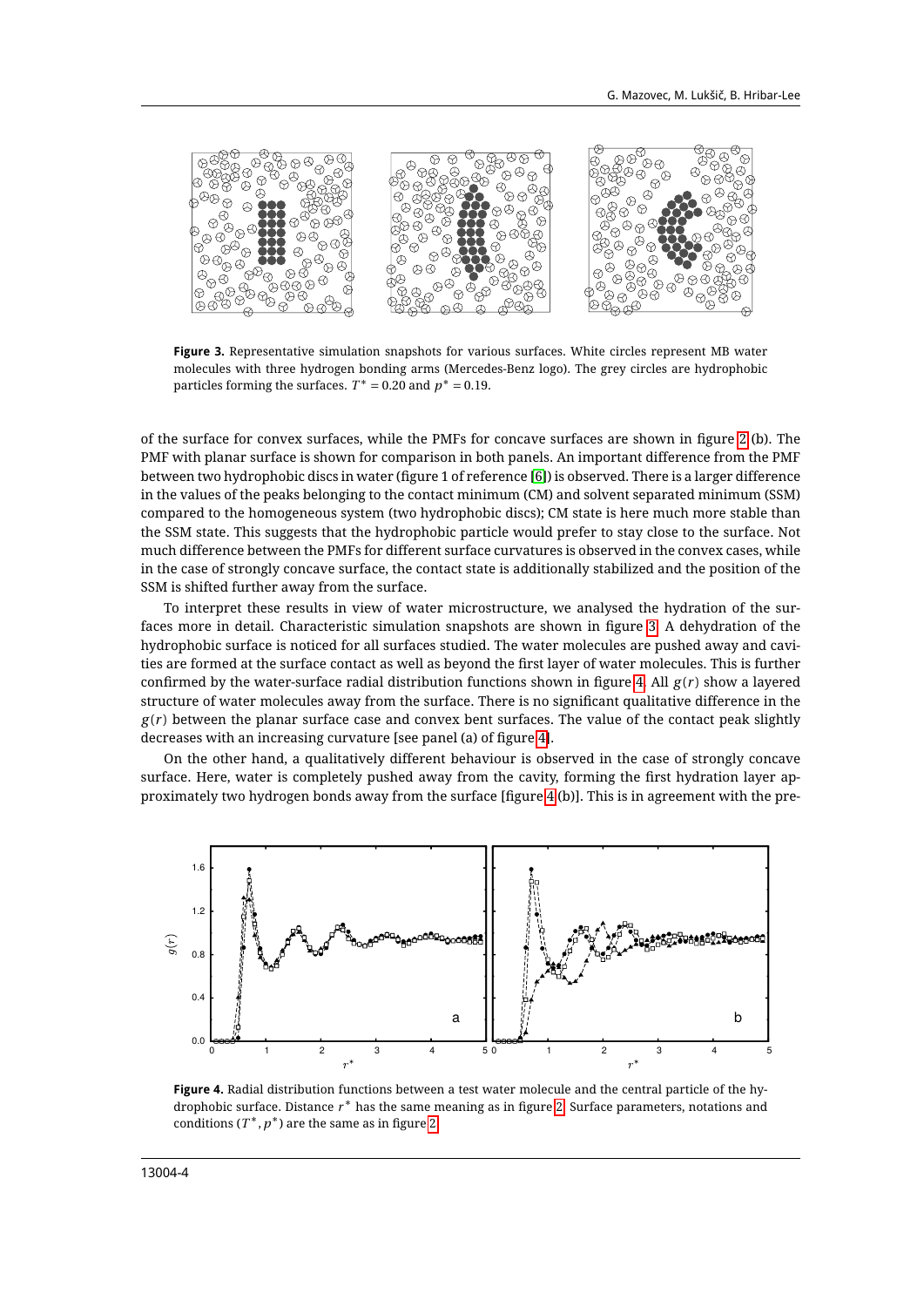

<span id="page-4-0"></span>**Figure 5.** Angular distribution of the first hydration shell water with respect to the hydrophobic surface. Central particle of the surface closest to the test water was chosen to gather statistics. The angle *φ* is defined 0° when one of the water's hydrogen bonding arms points towards the centre of the surface's particle [see the sketch in panel (a)]. Results for the convex shaped surfaces are shown in panel (a), and for the concave case in panel (b). For comparison, the unnormalized distribution,  $N_{\phi}$ , for the case of linear surface is shown in both panels (circles). Surface parameters, notations and conditions (*T* <sup>∗</sup>,*<sup>p</sup>* ∗) are the same as in figure [2.](#page-2-1)

vious studies by Baron et al. and Graziano [\[10,](#page-5-4) [12,](#page-5-6) [13,](#page-5-14) [15,](#page-5-8) [17\]](#page-5-9). Due to the incapability of forming hydrogen bonds, a water molecule in such a state is entropically stabilized.

Further, the orientation of the surface water molecules belonging to the first hydration shell was examined. Figure [5](#page-4-0) (a) shows the results for the convex surfaces, and panel (b) for the concave surfaces. The case of planar wall is shown in both panels for comparison. As already noticed by Southall et al. [\[20\]](#page-5-15), a model water molecule close to the planar surface can no longer form all three hydrogen bonds with neighbouring water molecules. To compensate for this loss, it "wastes" one of the hydrogen bonds by pointing it towards the surface. This is seen from the angular distribution where the most probable orientation of the water molecule at the planar surface is the one pointing the hydrogen bond towards the surface ( $\varphi$  = 0°). The two hydrogen bonds pointing away from the surface participate in the formation of cavities facilitating a favourable SSM in the PMFs.

As the surface adopts the convex shape, the angular preference of the water to the surface is much less expressed. For the case in panel (a) of figure [5,](#page-4-0) we can conclude that angular preferences of water have a negligible contribution to the shape of the PMFs.

The situation gets reversed in the case of strongly concave surface [triangles in figure [5](#page-4-0) (b)]. The preferential angle of water molecule in this case is the one where the hydrogen bonding arm points at an angle 60° with respect to the centre-centre coordinate [see the insert in panel (a)], suggesting the strongly obstructed hydrogen bond formation due to the lack of space in the cavity. This way a water molecule was stabilized by an increase of the rotational entropy.

#### **4. Conclusions**

The results for the potential of the mean force between hydrophobic solute and hydrophobic surface of various shapes in the model water solutions were presented. The results were analysed in view of hydration water structure and orientation. All the hydrophobic surfaces studied showed dewetting which was most pronounced for the bent concave surface. The angular orientation of the water molecules facilitated the formation of cavities which stabilized the non-covalent direct and water separated binding of the hydrophobic molecule to the surface. In the future work, temperature dependence of the phenomena will be investigated and the results will be used for the enthalpy-entropy decomposition of the free energy of ligand-surface interaction.